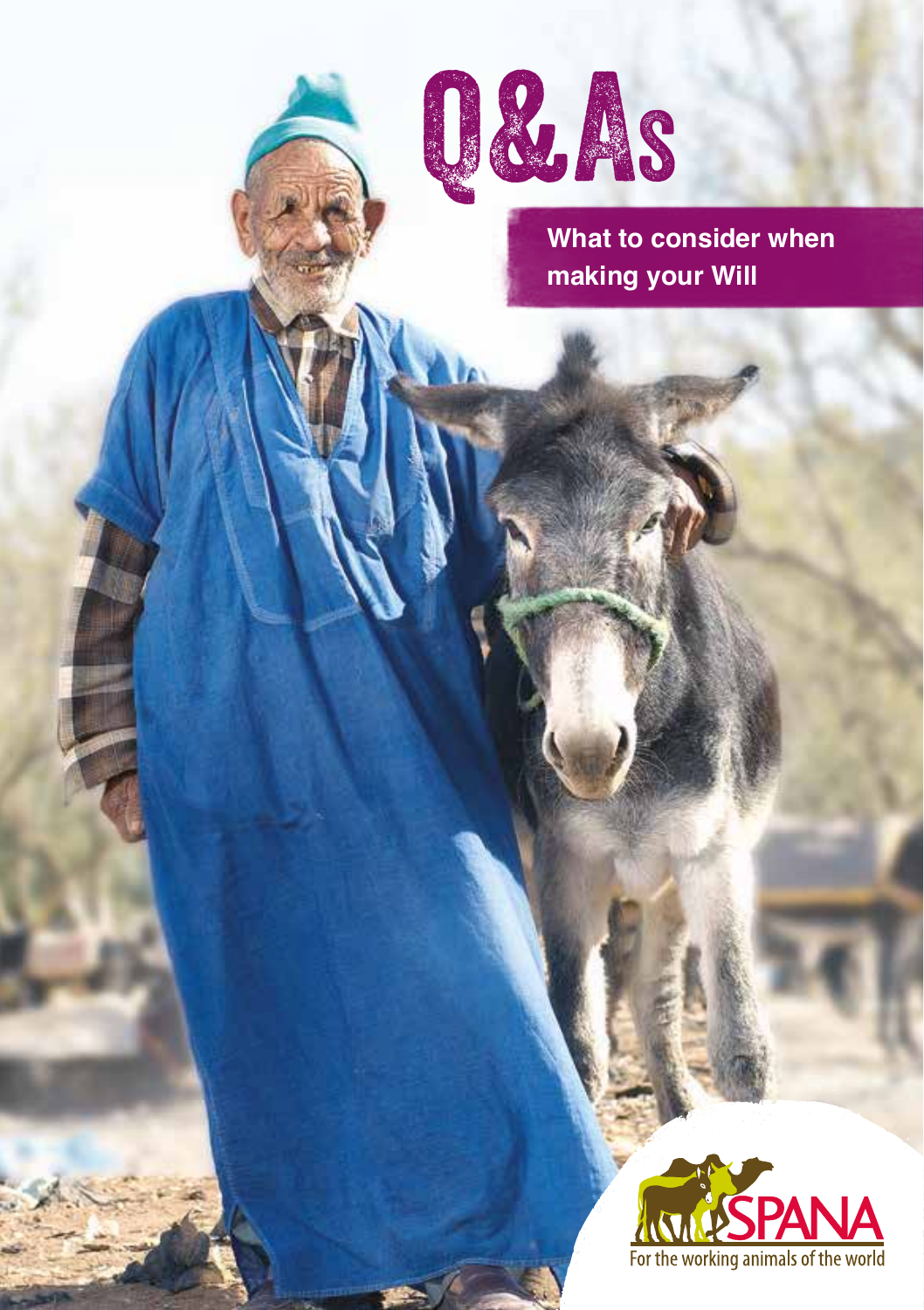# Every gift matters

### **Q: I don't have a huge amount to leave – is it worth leaving a gift?**

**A:** SPANA works in some of the poorest countries in the world, so what seems like a small gift could go a really long way overseas to help hard working animals. We are very grateful for whatever you can leave, and recognise the compassion behind every gift.

### **Q: I don't know if there will be anything left to leave, what should I do?**

**A:** We understand it is incredibly difficult to judge how much will be left or to estimate your financial situation in the future. That's why some supporters choose to leave a residuary gift (a share of their estate once all their other wishes and commitments have been carried out). If there is nothing left in the estate, then SPANA would simply not receive a gift – but we would still appreciate your kindness in remembering us.

## Things to consider

#### **Q: If I want to leave a gift in my Will – what should I do?**

**A:** The first step is to choose the family, friends and causes/charities you want to remember in your Will and how you would like to divide your estate between them. It's useful to work out the approximate value of your estate and any outstanding debts. By doing this you may well find you have more to leave than you think and, if the value of your estate is close to the inheritance tax threshold, you may want to consider discussing options with your solicitor to limit any inheritance tax liability.

Making a list of your beneficiaries' addresses will save you time at the solicitors. You will also need to know the registered charity number for any charity that you wish to include. SPANA's is 209015.

*I am delighted to have SPANA in my Will. You all work so hard - not only helping and saving these poor animals but also helping the local people to improve the health and welfare of these animals who work so hard for*  **'**

*Madeleine Lockyer*



**Call our legacy team confidentially on 020 7831 3999 or email giftsinwills@spana.org**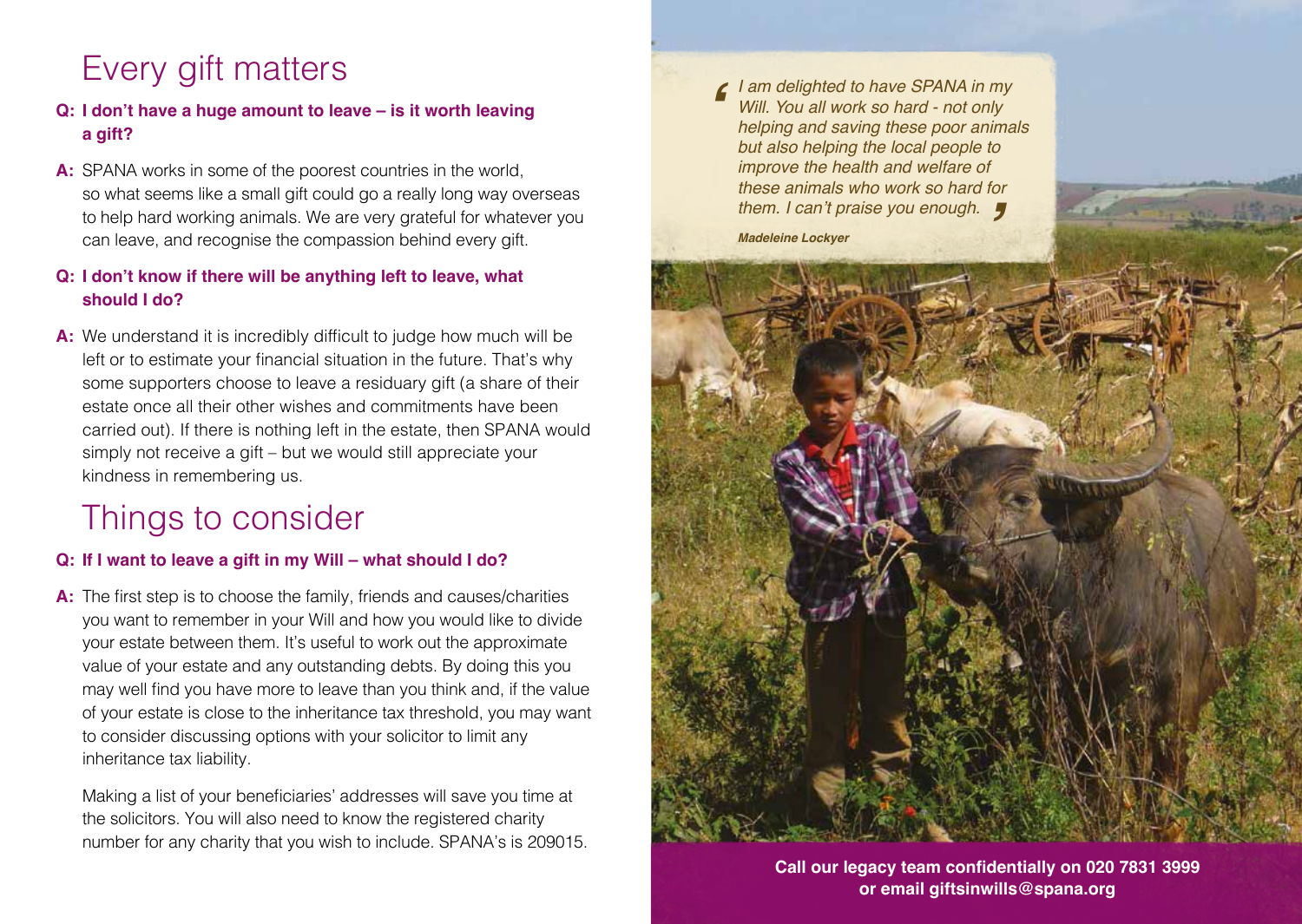#### **Q: What type of gift can I leave to SPANA?**

#### **A: A residuary gift – a share of your estate**

 A residuary gift is a way of donating the residue of your estate once all your other wishes and commitments have been carried out. Residuary gifts are expressed as a percentage, so they remain proportional to the value of your estate. Residuary gifts can reduce the number of times you need to update your Will as they will change accordingly with your financial circumstances.

#### **A pecuniary gift – a fixed sum of money**

If you want SPANA to benefit from a fixed sum of money, you'll need to choose what is known as a pecuniary gift. However, inflation is likely to erode the value of your gift over time, unless this sum is inflation linked. Your solicitor may be able to advise suitable wording.

#### **A specific gift**

This is a gift of a particular item or items such as jewellery, paintings, property (vacant or let), land, shares, insurance/ assurance policies or other securities.

#### **Q: Can I leave a gift to a specific area of SPANA's work?**

**A:** Yes. We will do our very best to honour any particular wish you have about how your legacy is used. However, we ask that your solicitor expresses this as a wish in your Will. This is in case things change in the future so that we can put your legacy towards a similar project or to where it will have the most impact for working animals. Our legacy team would be very happy to



discuss any specific areas to which you wish to leave a legacy.

**'** *The people who rely on working animals are not cruel, but desperately poor, and their donkey or mule will be their most valuable possession. If a*  family's donkey gets sick they can't plough their *land or transport their children to school.* 

*So to see SPANA treating these animals for free and getting the animals back to their owners in a healthy and happy condition was fantastic.*

*I feel extremely honoured to be an ambassador for SPANA and hope that many more people will* 

*Jim Broadbent*



**Call our legacy team confidentially on 020 7831 3999 or email giftsinwills@spana.org**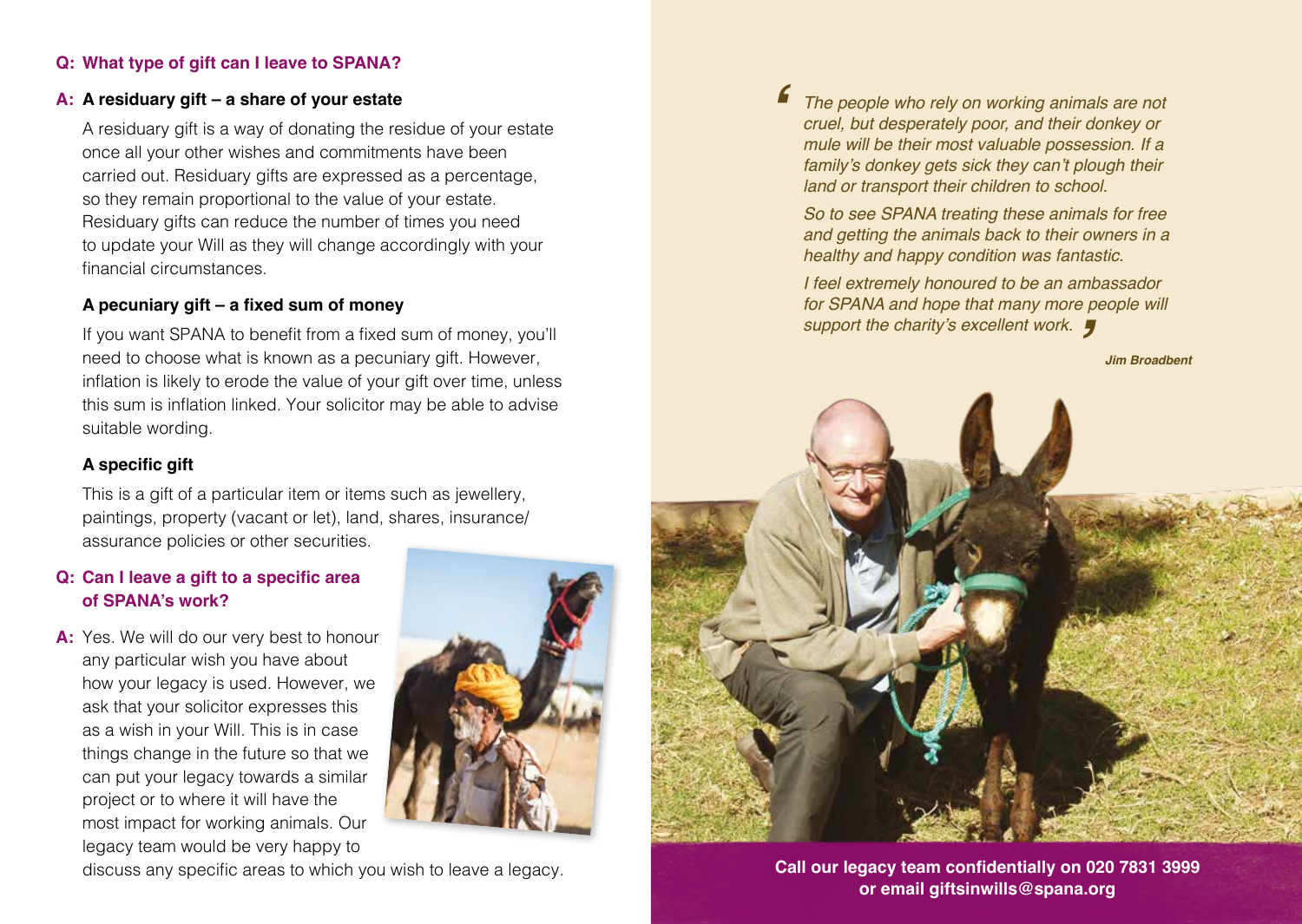# The legal stuff

### **Q: Will I need a solicitor?**

**A:** Yes – whether you're writing or amending your Will. A professionally-written Will ensures your affairs are left in order and could save your loved ones from months of stressful administrative work during a difficult time. It also gives you the



chance to leave lasting gifts and mementos to the people and organisations that are close to your heart. You can find a local solicitor who specialises in Wills online at **solicitors.lawsociety.org.uk** for England and Wales, at **lawscot.org.uk/find-a-solicitor** for Scotland and at **lawsoc-ni.org/solicitors** for Northern Ireland.

#### **Q: Do you have any specific wording for my solicitor?**

**A:** The following wording may assist your solicitor in writing or amending your Will:

'I give <insert percentage of your estate> % of my residuary estate *to SPANA of 14 John Street, London, WC1N 2EB, Registered charity number 209015 for its general purposes and I declare that*  the receipt of the proper officer of the charity shall be a full and sufficient discharge.'

'I give <insert amount> to SPANA of 14 John Street, London, WC1N *2EB, Registered charity number 209015 for its general purposes and*  I declare that the receipt of the proper officer of the charity shall be a full and sufficient discharge.'

#### **Q: Are there any other legal considerations?**

**A:** You will need to choose executor(s). They will be responsible for carrying out your wishes and must be over 18 years of age. You can choose a friend or family member to be an executor, even if they are a beneficiary of your Will. It is a good idea to consider choosing an executor a little bit younger than yourself.

Being an executor is quite a responsibility and can involve a considerable amount of work, so it is best to discuss it with the person you would like to nominate first. You can also nominate a solicitor or bank, though they will charge your estate for their time. Wherever SPANA is a beneficiary of a Will, we monitor professional executors to ensure that they do not charge excessive fees.

#### **Q: Where should I keep my Will?**

**A:** Your solicitor or bank may store your Will for you without charge. It is also a good idea to keep a copy in a safe place at home, and make sure a relative or close friend knows where the original copy of your Will is stored.

# A word on tax

### **Q: Will I pay tax on my estate?**

**A:** A properly drafted Will can help reduce the amount of tax paid by your estate, ensuring it goes to the loved ones and causes that you have chosen to benefit. Tax can be complex so it's worth seeking the assistance of a Wills, probate and tax solicitor to discuss any inheritance tax implications and maximise the amount inherited by your beneficiaries. Charitable gifts are exempt from inheritance tax and they can reduce or even eliminate the overall tax on your estate altogether.

If you would like more information you can visit www.hmrc.gov.uk/inheritancetax or, if you do not have access to the internet, please call our legacy team.

> **Call our legacy team confidentially on 020 7831 3999 or email giftsinwills@spana.org**